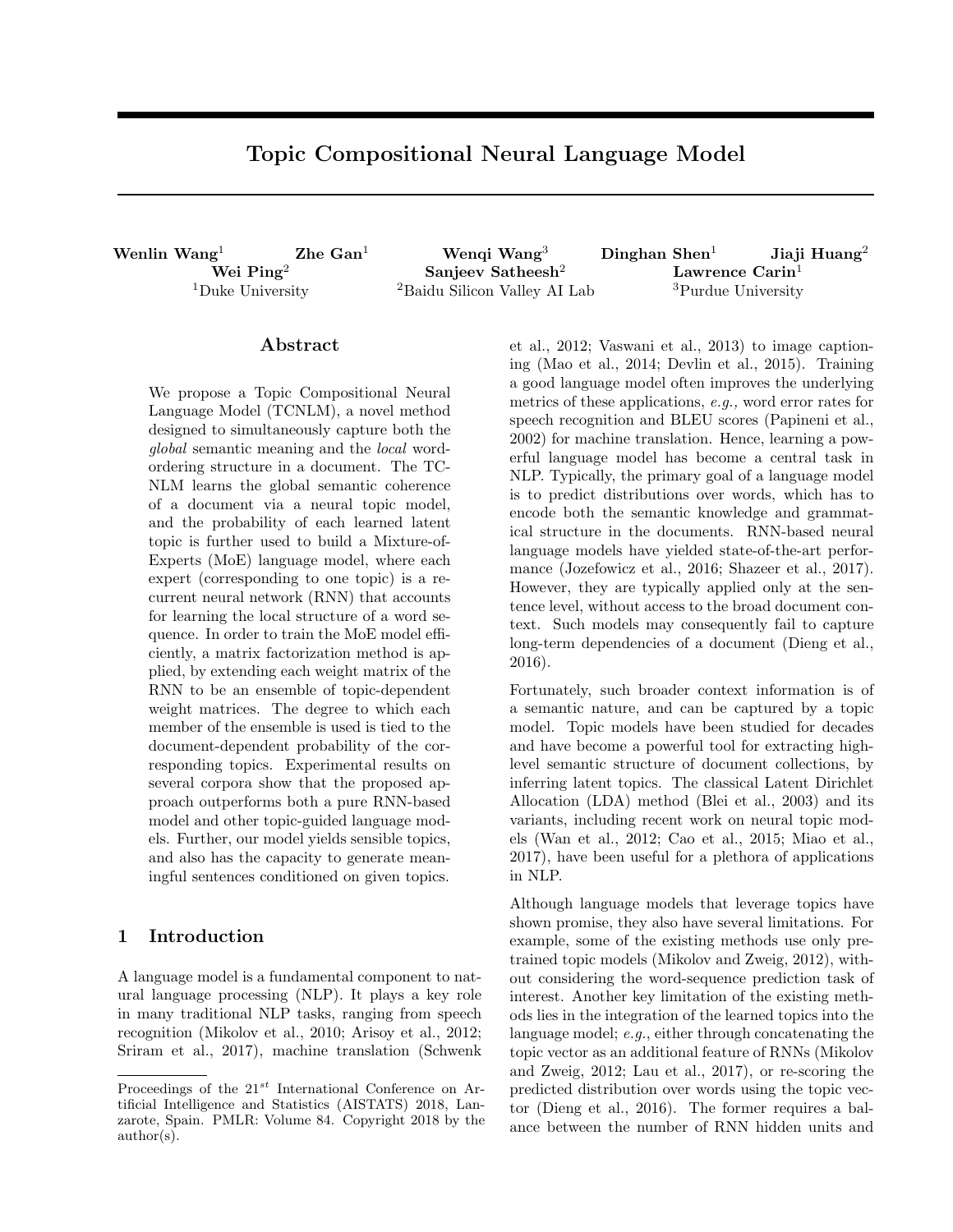

Figure 1: The overall architecture of the proposed model.

the number of topics, while the latter has to carefully design the vocabulary of the topic model.

Motivated by the aforementioned goals and limitations of existing approaches, we propose the Topic Compositional Neural Language Model (TCNLM), a new approach to simultaneously learn a neural topic model and a neural language model. As depicted in Figure 1, TCNLM learns the latent topics within a variational autoencoder (Kingma and Welling, 2013) framework, and the designed latent code  $t$  quantifies the probability of topic usage within a document. Latent code t is further used in a Mixture-of-Experts model (Hu et al., 1997), where each latent topic has a corresponding language model (expert). A combination of these "experts," weighted by the topic-usage probabilities, results in our prediction for the sentences. A matrix factorization approach is further utilized to reduce computational cost as well as prevent overfitting. The entire model is trained end-to-end by maximizing the variational lower bound. Through a comprehensive set of experiments, we demonstrate that the proposed model is able to significantly reduce the perplexity of a language model and effectively assemble the meaning of topics to generate meaningful sentences. Both quantitative and qualitative comparisons are provided to verify the superiority of our model.

## 2 Preliminaries

We briefly review RNN-based language models and traditional probabilistic topic models.

Language Model A language model aims to learn a probability distribution over a sequence of words in a pre-defined vocabulary. We denote  $V$  as the vocabulary set and  $\{y_1, ..., y_M\}$  to be a sequence of words, with each  $y_m \in V$ . A language model defines the likelihood of the sequence through a joint probability distribution

$$
p(y_1, ..., y_M) = p(y_1) \prod_{m=2}^{M} p(y_m | y_{1:m-1}).
$$
 (1)

RNN-based language models define the conditional probabiltiy of each word  $y_m$  given all the previous words  $y_{1:m-1}$  through the hidden state  $h_m$ :

$$
p(y_m|y_{1:m-1}) = p(y_m|\boldsymbol{h}_m)
$$
\n(2)

$$
\boldsymbol{h}_m = f(\boldsymbol{h}_{m-1}, x_m). \tag{3}
$$

The function  $f(.)$  is typically implemented as a basic RNN cell, a Long Short-Term Memory (LSTM) cell (Hochreiter and Schmidhuber, 1997), or a Gated Recurrent Unit (GRU) cell (Cho et al., 2014). The input and output words are related via the relation  $x_m = y_{m-1}.$ 

Topic Model A topic model is a probabilistic graphical representation for uncovering the underlying semantic structure of a document collection. Latent Dirichlet Allocation (LDA) (Blei et al., 2003), for example, provides a robust and scalable approach for document modeling, by introducing latent variables for each token, indicating its topic assignment. Specifically, let  $t$  denote the topic proportion for document d, and  $z_n$  represent the topic assignment for word  $w_n$ . The Dirichlet distribution is employed as the prior of t. The generative process of LDA may be summarized as:

$$
t \sim \text{Dir}(\alpha_0), z_n \sim \text{Discrete}(t), w_n \sim \text{Discrete}(\beta_{z_n}),
$$

where  $\beta_{z_n}$  represents the distribution over words for topic  $z_n$ ,  $\alpha_0$  is the hyper-parameter of the Dirichlet prior,  $n \in [1, N_d]$ , and  $N_d$  is the number of words in document d. The marginal likelihood for document d can be expressed as

$$
p(d|\alpha_0, \beta) = \int_{\boldsymbol{t}} p(\boldsymbol{t}|\alpha_0) \prod_n \sum_{z_n} p(w_n | \beta_{z_n}) p(z_n | \boldsymbol{t}) d\boldsymbol{t}.
$$

## 3 Topic Compositional Neural Language Model

We describe the proposed TCNLM, as illustrated in Figure 1. Our model consists of two key components: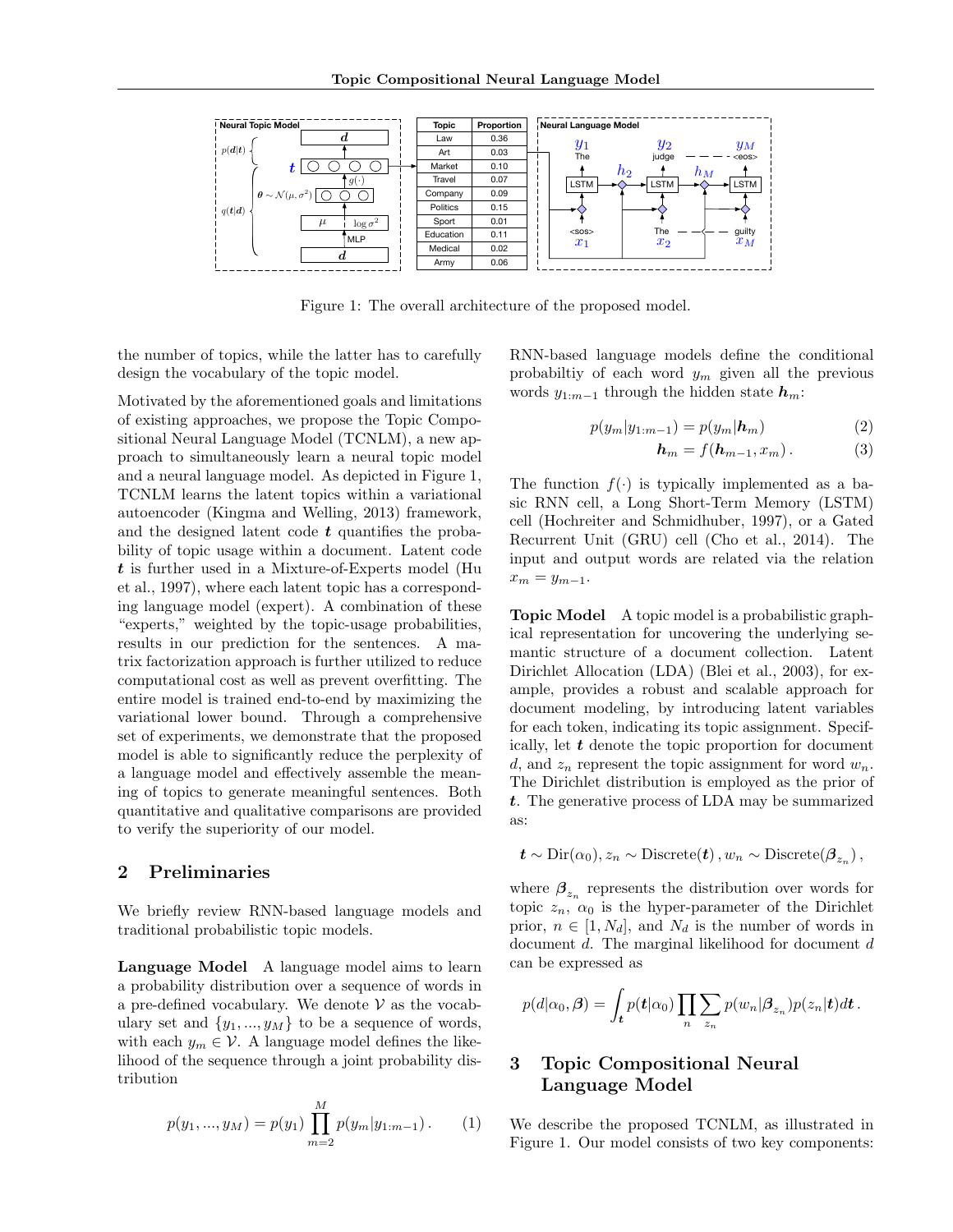$(i)$  a neural topic model (NTM), and  $(ii)$  a neural language model (NLM). The NTM aims to capture the long-range semantic meanings across the document, while the NLM is designed to learn the local semantic and syntactic relationships between words.

#### 3.1 Neural Topic Model

Let  $\boldsymbol{d} \in \mathbb{Z}_+^D$  denote the bag-of-words representation of a document, with  $\mathbb{Z}_+$  denoting nonnegative integers.  $D$  is the vocabulary size, and each element of d reflects a count of the number of times the corresponding word occurs in the document. Distinct from LDA (Blei et al., 2003), we pass a Gaussian random vector through a softmax function to parameterize the multinomial document topic distributions (Miao et al., 2017). Specifically, the generative process of the NTM is

$$
\begin{aligned}\n\boldsymbol{\theta} &\sim \mathcal{N}(\mu_0, \sigma_0^2) & t &= g(\boldsymbol{\theta}) \\
z_n &\sim \text{Discrete}(\boldsymbol{t}) & w_n &\sim \text{Discrete}(\boldsymbol{\beta}_{z_n}),\n\end{aligned} \tag{4}
$$

where  $\mathcal{N}(\mu_0, \sigma_0^2)$  is an isotropic Gaussian distribution, with mean  $\mu_0$  and variance  $\sigma_0^2$  in each dimension;  $g(\cdot)$  is a transformation function that maps sample  $\theta$  to the topic embedding t, defined here as  $g(\theta)$  = softmax( $\hat{\mathbf{W}}\boldsymbol{\theta} + \hat{\boldsymbol{b}}$ ), where  $\hat{\mathbf{W}}$  and  $\hat{\boldsymbol{b}}$  are trainable parameters.

The marginal likelihood for document  $\boldsymbol{d}$  is:

$$
p(\mathbf{d}|\mu_0, \sigma_0, \boldsymbol{\beta}) = \int_t p(\mathbf{t}|\mu_0, \sigma_0^2) \prod_n \sum_{z_n} p(w_n | \boldsymbol{\beta}_{z_n}) p(z_n | \mathbf{t}) d\mathbf{t}
$$
  
= 
$$
\int_t p(\mathbf{t}|\mu_0, \sigma_0^2) \prod_n p(w_n | \boldsymbol{\beta}, \mathbf{t}) d\mathbf{t}
$$
  
= 
$$
\int_t p(\mathbf{t}|\mu_0, \sigma_0^2) p(\mathbf{d}|\boldsymbol{\beta}, \mathbf{t}) d\mathbf{t}.
$$
 (5)

The second equation in (5) holds because we can readily marginalized out the sampled topic words  $z_n$  by

$$
p(w_n|\boldsymbol{\beta}, \boldsymbol{t}) = \sum_{z_n} p(w_n|\boldsymbol{\beta}_{z_n}) p(z_n|\boldsymbol{t}) = \boldsymbol{\beta} \boldsymbol{t}.
$$
 (6)

 $\boldsymbol{\beta} = {\beta_1, \beta_2, ..., \beta_T}$  is the transition matrix from the topic distribution to the word distribution, which are trainable parameters of the decoder;  $T$  is the number of topics and  $\beta_i \in \mathbb{R}^D$  is the topic distribution over words (all elements of  $\beta_i$  are nonnegative, and they sum to one).

The re-parameterization trick (Kingma and Welling, 2013) can be applied to build an unbiased and lowvariance gradient estimator for the variational distribution. The parameter updates can still be derived directly from the variational lower bound, as discussed in Section 3.3.

Diversity Regularizer Redundance in inferred topics is a common issue exisiting in general topic models. In order to address this issue, it is straightforward to regularize the row-wise distance between each paired topics to diversify the topics. Following Xie et al. (2015); Miao et al. (2017), we apply a topic diversity regularization while carrying out the inference.

Specifically, the distance between a pair of topics are measured by their cosine distance  $a(\beta_i, \beta_j)$  =  $\arccos\left(\frac{|\boldsymbol{\beta}_i \cdot \boldsymbol{\beta}_j|}{\|\boldsymbol{\beta}_i\|_{\mathcal{S}}\|\boldsymbol{\beta}_j\|_{\mathcal{S}}}$  $\frac{|\beta_i \cdot \beta_j|}{||\beta_i||_2||\beta_j||_2}$ . The mean angle of all pairs of T topics is  $\phi = \frac{1}{T^2} \sum_i \sum_j a(\boldsymbol{\beta}_i, \boldsymbol{\beta}_j)$ , and the variance is  $\nu = \frac{1}{T^2} \sum_i \sum_j (a(\boldsymbol{\beta}_i, \boldsymbol{\beta}_j) - \phi)^2$ . Finally, the topic diversity regularization is defined as  $R = \phi - \nu$ .

#### 3.2 Neural Language Model

We propose a Mixture-of-Experts (MoE) language model, which consists a set of "expert networks", i.e.,  $E_1, E_2, ..., E_T$ . Each expert is itself an RNN with its own parameters corresponding to a latent topic.

Without loss of generality, we begin by discussing an RNN with a simple transition function, which is then generalized to the LSTM. Specifically, we define two weight tensors  $W \in \mathbb{R}^{n_h \times n_u \times T}$  and  $\mathcal{U} \in \mathbb{R}^{n_h \times n_h \times T}$ , where  $n_h$  is the number of hidden units and  $n_x$  is the dimension of word embedding. Each expert  $E_k$  corresponds to a set of parameters  $\mathcal{W}[k]$  and  $\mathcal{U}[k]$ , which denotes the k-th 2D "slice" of  $W$  and  $U$ , respectively. All T experts work cooperatively to generate an output  $y_m$ . Sepcifically,

$$
p(y_m) = \sum_{k=1}^{T} t_k \cdot \text{softmax}(\mathbf{V}\mathbf{h}_m^{(k)})
$$
 (7)

$$
\boldsymbol{h}_m^{(k)} = \sigma(\mathcal{W}[k]\boldsymbol{x}_m + \mathcal{U}[k]\boldsymbol{h}_{m-1}), \quad (8)
$$

where  $t_k$  is the usage of topic k (component k of t), and  $\sigma(\cdot)$  is a sigmoid function; **V** is the weight matrix connecting the RNN's hidden state, used for computing a distribution over words. Bias terms are omitted for simplicity.

However, such an MoE module is computationally prohibitive and storage excessive. The training process is inefficient and even infeasible in practice. To remedy this, instead of ensembling the output of the T experts as in (7), we extend the weight matrix of the RNN to be an ensemble of topic-dependent weight matrices. Specifically, the  $T$  experts work together as follows:

$$
p(y_m) = \text{softmax}(\mathbf{V}\boldsymbol{h}_m) \tag{9}
$$

$$
\boldsymbol{h}_m = \sigma(\mathbf{W}(t)\boldsymbol{x}_m + \mathbf{U}(t)\boldsymbol{h}_{m-1}), \qquad (10)
$$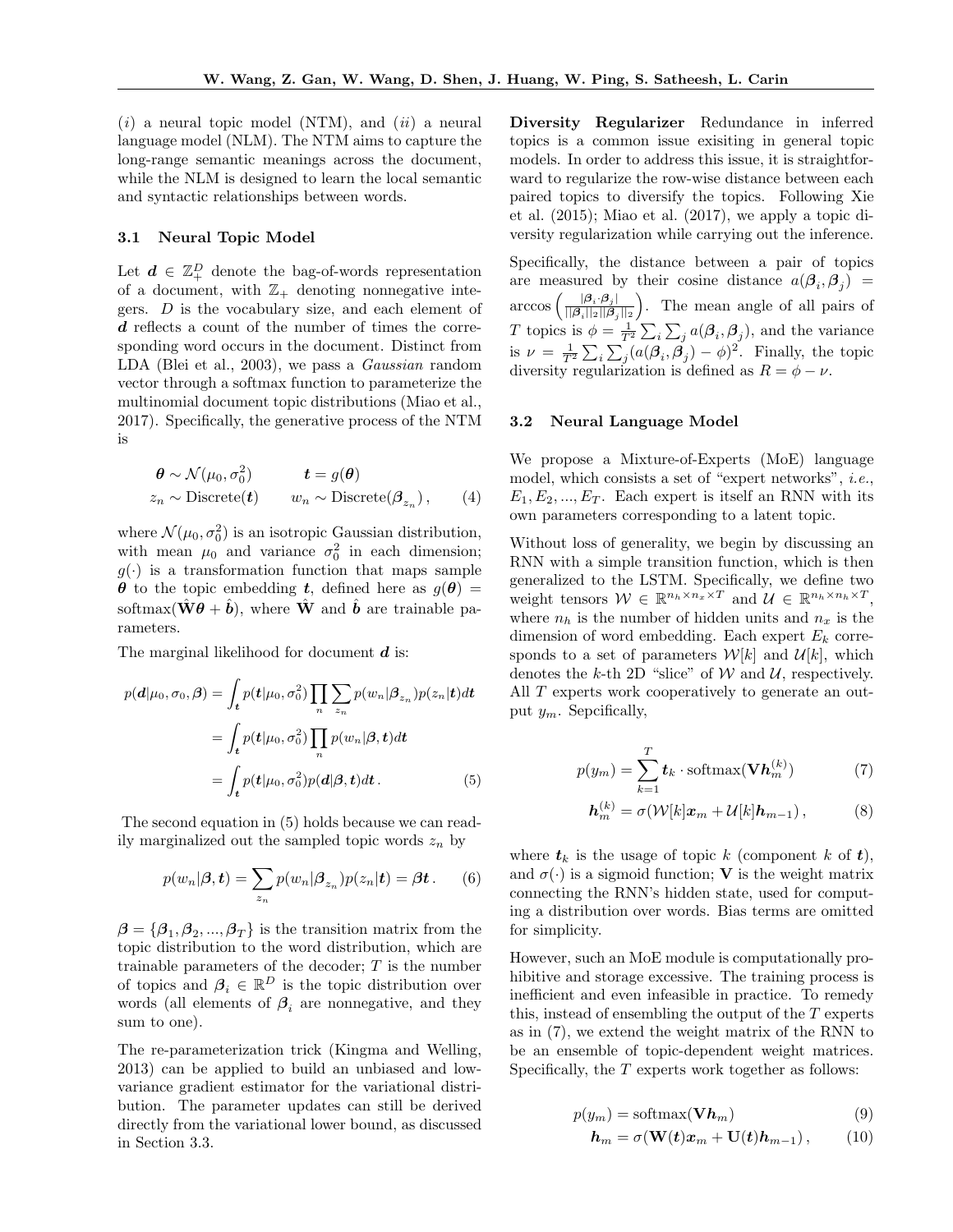and

$$
\mathbf{W}(t) = \sum_{k=1}^{T} t_k \cdot \mathcal{W}[k], \ \mathbf{U}(t) = \sum_{k=1}^{T} t_k \cdot \mathcal{U}[k]. \tag{11}
$$

In order to reduce the number of model parameters, motivated by Gan et al. (2016); Song et al. (2016), instead of implementing a tensor as in (11), we decompose  $W(t)$  into a multiplication of three terms  $\mathbf{W}_a \in R^{n_h \times n_f}, \ \mathbf{W}_b \in R^{n_f \times T} \text{ and } \mathbf{W}_c \in R^{n_f \times n_x},$ where  $n_f$  is the number of factors. Specifically,

$$
\mathbf{W}(t) = \mathbf{W}_a \cdot \text{diag}(\mathbf{W}_b t) \cdot \mathbf{W}_c
$$
  
=  $\mathbf{W}_a \cdot (\mathbf{W}_b t \odot \mathbf{W}_c),$  (12)

where  $\odot$  represents the Hadamard operator.  $\mathbf{W}_a$  and  $W_c$  are shared parameters across all topics, to capture the common linguistic patterns.  $\mathbf{W}_b$  are the factors which are weighted by the learned topic embedding t. The same factorization is also applied for  $U(t)$ . The topic distribution  $t$  affects RNN parameters associated with the document when predicting the succeeding words, which implicitly defines an ensemble of T language models. In this factorized model, the RNN weight matrices that correspond to each topic share "structure".

Now we generalize the above analysis by using LSTM units. Specifically, we summarize the new topic compositional LSTM cell as:

$$
\begin{aligned}\n\boldsymbol{i}_{m} &= \sigma(\mathbf{W}_{ia}\tilde{\boldsymbol{x}}_{i,m-1} + \mathbf{U}_{ia}\tilde{\boldsymbol{h}}_{i,m-1}) \\
\boldsymbol{f}_{m} &= \sigma(\mathbf{W}_{fa}\tilde{\boldsymbol{x}}_{f,m-1} + \mathbf{U}_{fa}\tilde{\boldsymbol{h}}_{f,m-1}) \\
\boldsymbol{o}_{m} &= \sigma(\mathbf{W}_{oa}\tilde{\boldsymbol{x}}_{o,m-1} + \mathbf{U}_{oa}\tilde{\boldsymbol{h}}_{o,m-1}) \\
\tilde{\boldsymbol{c}}_{m} &= \sigma(\mathbf{W}_{ca}\tilde{\boldsymbol{x}}_{c,m-1} + \mathbf{U}_{ca}\tilde{\boldsymbol{h}}_{c,m-1}) \\
\boldsymbol{c}_{m} &= \boldsymbol{i}_{m} \odot \tilde{\boldsymbol{c}}_{m} + \boldsymbol{f}_{m} \cdot \boldsymbol{c}_{m-1} \\
\boldsymbol{h}_{m} &= \boldsymbol{o}_{m} \odot \tanh(\boldsymbol{c}_{m}).\n\end{aligned} \tag{13}
$$

For  $* = i, f, o, c$ , we define

$$
\tilde{\boldsymbol{x}}_{*,m-1} = \mathbf{W}_{*b} \boldsymbol{t} \odot \mathbf{W}_{*c} \boldsymbol{x}_{m-1} \tag{14}
$$

$$
\tilde{\boldsymbol{h}}_{*,m-1} = \mathbf{U}_{*b} \boldsymbol{t} \odot \mathbf{U}_{*c} \boldsymbol{h}_{m-1} . \qquad (15)
$$

Compared with a standard LSTM cell, our LSTM unit has a total number of parameters in size of  $4n_f \cdot (n_x +$  $2T+3n_h$ ) and the additional computational cost comes from (14) and (15). Further, empirical comparison has been conducted in Section 5.6 to verify that our proposed model is superior than using the naive MoE implementation as in (7).

#### 3.3 Model Inference

The proposed model (see Figure 1) follows the variational autoencoder (Kingma and Welling, 2013) framework, which takes the bag-of-words as input and embeds a document into the topic vector. This vector is then used to reconstruct the bag-of-words input, and also to learn an ensemble of RNNs for predicting a sequence of words in the document.

The joint marginal likelihood can be written as:

$$
p(y_{1:M}, \mathbf{d}|\mu_0, \sigma_0^2, \mathbf{\beta}) = \int_{\mathbf{t}} p(\mathbf{t}|\mu_0, \sigma_0^2) p(\mathbf{d}|\mathbf{\beta}, \mathbf{t})
$$

$$
\prod_{m=1}^{M} p(y_m|y_{1:m-1}, \mathbf{t}) d\mathbf{t}.
$$
 (16)

Since the direct optimization of (16) is intractable, we employ variational inference (Jordan et al., 1999). We denote  $q(t|d)$  to be the variational distribution for t. Hence, we construct the variational objective function, also called the evidence lower bound (ELBO), as

$$
\mathcal{L} = \underbrace{\mathbb{E}_{q(t|\boldsymbol{d})} (\log p(\boldsymbol{d}|\boldsymbol{t})) - \text{KL} (q(t|\boldsymbol{d})||p(t|\mu_0, \sigma_0^2))}_{\text{neural topic model}}
$$
\n
$$
+ \underbrace{\mathbb{E}_{q(t|\boldsymbol{d})} \left( \sum_{m=1}^{M} \log p(y_m|y_{1:m-1}, \boldsymbol{t}) \right)}_{\text{neural language model}}
$$
\n
$$
\leq \log p(y_{1:M}, \boldsymbol{d}|\mu_0, \sigma_0^2, \boldsymbol{\beta}).
$$
\n(17)

More details can be found in the Supplementary Material. In experiments, we optimize the ELBO together with the diversity regularisation:

$$
\mathcal{J} = \mathcal{L} + \lambda \cdot R. \tag{18}
$$

### 4 Related Work

Topic Model Topic models have been studied for a variety of applications in document modeling. Beyond LDA (Blei et al., 2003), significant extensions have been proposed, including capturing topic correlations (Blei and Lafferty, 2007), modeling temporal dependencies (Blei and Lafferty, 2006), discovering an unbounded number of topics (Teh et al., 2005), learning deep architectures (Henao et al., 2015; Zhou et al., 2015), among many others. Recently, neural topic models have attracted much attention, building upon the successful usage of restricted Boltzmann machines (Hinton and Salakhutdinov, 2009), autoregressive models (Larochelle and Lauly, 2012), sigmoid belief networks (Gan et al., 2015), and variational autoencoders (Miao et al., 2016).

Variational inference has been successfully applied in a variety of applications (Pu et al., 2016; Wang et al., 2017; Chen et al., 2017). The recent work of Miao et al. (2017) employs variational inference to train topic models, and is closely related to our work. Their model follows the original LDA formulation and extends it by parameterizing the multinomial distribution with neural networks. In contrast, our model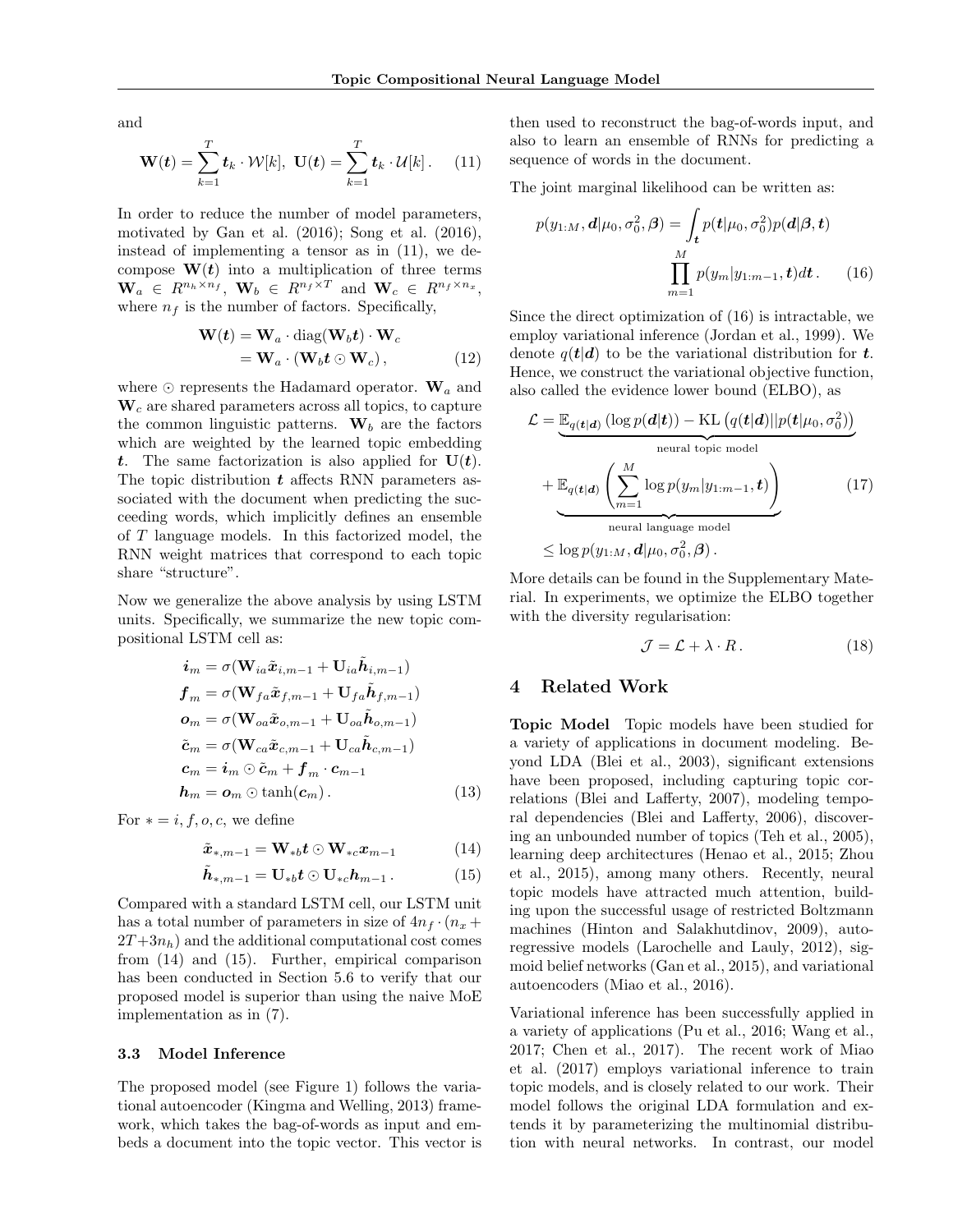| Dataset | Vocabularv |       | Training |           |            | Development |           |            | Testing  |           |            |
|---------|------------|-------|----------|-----------|------------|-------------|-----------|------------|----------|-----------|------------|
|         | LΜ         | TМ    | $#$ Docs | $#$ Sents | $#$ Tokens | $#$ Docs    | $#$ Sents | $#$ Tokens | $#$ Docs | $#$ Sents | $#$ Tokens |
| APNEWS  | 32,400     | 790   | 50K      | 0.7M      | 15M        | 2К          | 27.4K     | 0.6M       | 2К       | 26.3K     | 0.6M       |
| IMDB    | 34.256     | 8.713 | 75K      | 0.9M      | 20M        | 12.5K       | 0.2M      | 0.3M       | 12.5K    | 0.2M      | 0.3M       |
| BNC     | 41.370     | 741   | 15K      | 0.8M      | 18M        | ıΚ          | 44K       | 1 M        |          | 52K       | 1М         |

Table 1: Summary statistics for the datasets used in the experiments.

enforces the neural network not only modeling documents as bag-of-words, but also transfering the inferred topic knowledge to a language model for wordsequence generation.

Language Model Neural language models have recently achieved remarkable advances (Mikolov et al., 2010). The RNN-based language model (RNNLM) is superior for its ability to model longer-term temporal dependencies without imposing a strong conditional independence assumption; it has recently been shown to outperform carefully-tuned traditional ngram-based language models (Jozefowicz et al., 2016).

An RNNLM can be further improved by utilizing the broad document context (Mikolov and Zweig, 2012). Such models typically extract latent topics via a topic model, and then send the topic vector to a language model for sentence generation. Important work in this direction include Mikolov and Zweig (2012); Dieng et al. (2016); Lau et al. (2017); Ahn et al. (2016). The key differences of these methods is in either the topic model itself or the method of integrating the topic vector into the language model. In terms of the topic model, Mikolov and Zweig (2012) uses a pre-trained LDA model; Dieng et al. (2016) uses a variational autoencoder; Lau et al. (2017) introduces an attentionbased convolutional neural network to extract semantic topics; and Ahn et al. (2016) utilizes the topic associated to the fact pairs derived from a knowledge graph (Vinyals and Le, 2015).

Concerning the method of incorporating the topic vector into the language model, Mikolov and Zweig (2012) and Lau et al. (2017) extend the RNN cell with additional topic features. Dieng et al. (2016) and Ahn et al. (2016) use a hybrid model combining the predicted word distribution given by both a topic model and a standard RNNLM. Distinct from these approaches, our model learns the topic model and the language model jointly under the VAE framework, allowing an efficient end-to-end training process. Further, the topic information is used as guidance for a Mixtureof-Experts (MoE) model design. Under our factorization method, the model can yield boosted performance efficiently (as corroborated in the experiments).

Recently, Shazeer et al. (2017) proposes a MoE model for large-scale language modeling. Different from ours,

they introduce a MoE layer, in which each expert stands for a small feed-forward neural network on the previous output of the LSTM layer. Therefore, it yields a significant quantity of additional parameters and computational cost, which is infeasible to train on a single GPU machine. Moreover, they provide no semantic meanings for each expert, and all experts are treated equally; the proposed model can generate meaningful sentences conditioned on given topics.

Our TCNLM is similar to Gan et al. (2016). However, Gan et al. (2016) uses a two-step pipline, first learning a multi-label classifier on a group of pre-defined image tags, and then generating image captions conditioned on them. In comparison, our model jointly learns a topic model and a language model, and focuses on the language modeling task.

## 5 Experiments

Datasets We present experimental results on three publicly available corpora: APNEWS, IMDB and BNC. APNEWS<sup>1</sup> is a collection of Associated Press news articles from 2009 to 2016. IMDB is a set of movie reviews collected by Maas et al. (2011), and BNC (BNC Consortium, 2007) is the written portion of the British National Corpus, which contains excerpts from journals, books, letters, essays, memoranda, news and other types of text. These three datasets can be downloaded from GitHub<sup>2</sup>.

We follow the preprocessing steps in Lau et al. (2017). Specifically, words and sentences are tokenized using Stanford CoreNLP (Manning et al., 2014). We lowercase all word tokens, and filter out word tokens that occur less than 10 times. For topic modeling, we additionally remove stopwords<sup>3</sup> in the documents and exclude the top 0.1% most frequent words and also words that appear in less than 100 documents. All these datasets are divided into training, development and testing sets. A summary statistic of these datasets is provided in Table 1.

<sup>1</sup>https://www.ap.org/en-gb/

<sup>2</sup>https://github.com/jhlau/topically-driven-languagemodel

<sup>3</sup>We use the following stopwords list: https://github. com/mimno/Mallet/blob/master/stoplists/en.txt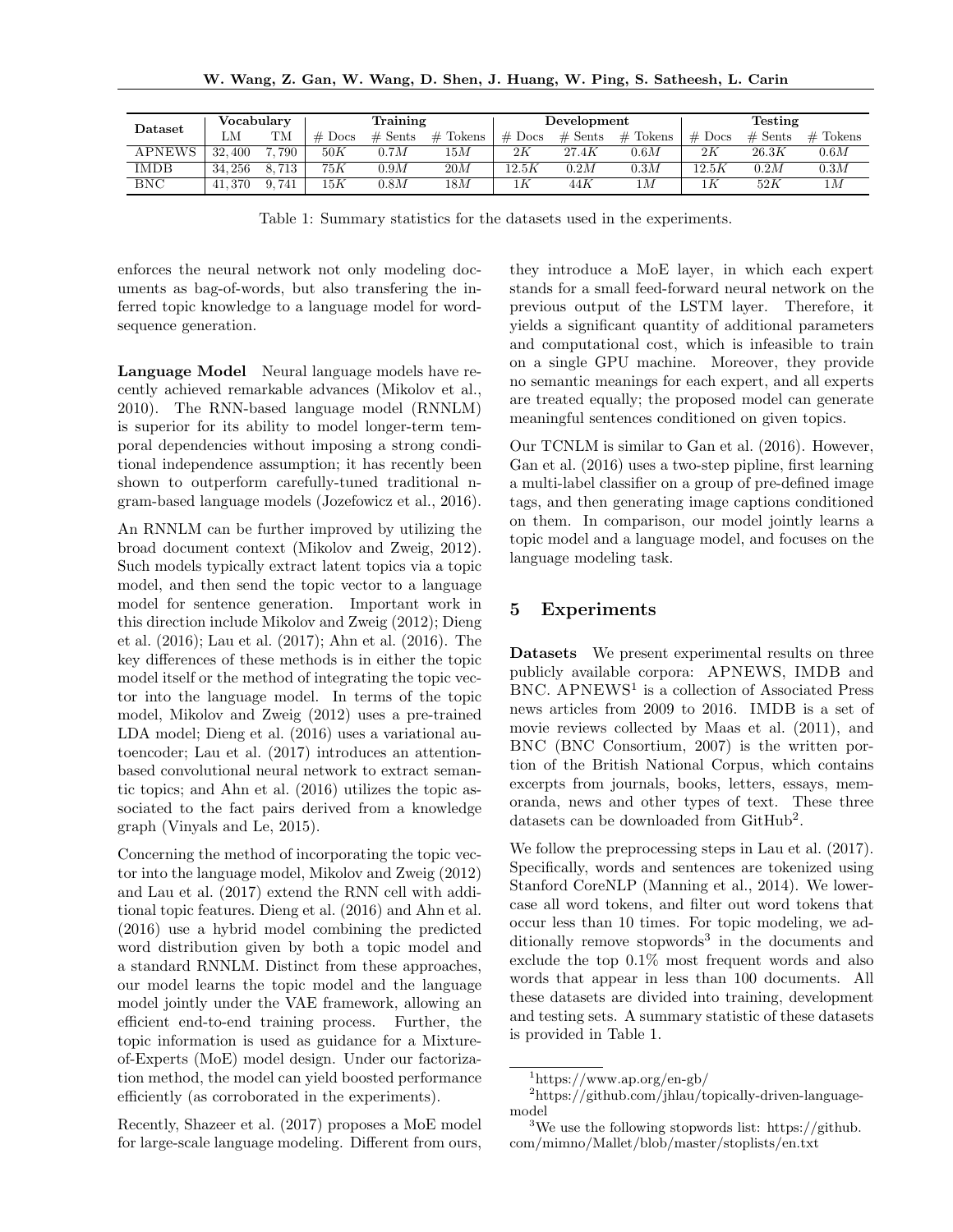| Dataset       | <b>LSTM</b> | basic-LSTM | $LDA+LSTM$ |       |       | <b>LCLM</b> | <b>Topic-RNN</b> |       |       | <b>TCNLM</b> |       |       |
|---------------|-------------|------------|------------|-------|-------|-------------|------------------|-------|-------|--------------|-------|-------|
|               | type        |            | 50         | 100   | 150   |             | 50               | 100   | 150   | 50           | 100   | 150   |
| <b>APNEWS</b> | small       | 64.13      | 57.05      | 55.52 | 54.83 | 54.18       | 56.77            | 54.54 | 54.12 | 52.75        | 52.63 | 52.59 |
|               | large       | 58.89      | 52.72      | 50.75 | 50.17 | 50.63       | 53.19            | 50.24 | 50.01 | 48.07        | 47.81 | 47.74 |
| <b>IMDB</b>   | small       | 72.14      | 69.58      | 69.64 | 69.62 | 67.78       | 68.74            | 67.83 | 66.45 | 63.98        | 62.64 | 62.59 |
|               | large       | 66.47      | 63.48      | 63.04 | 62.78 | 67.86       | 63.02            | 61.59 | 60.14 | 57.06        | 56.38 | 56.12 |
| <b>BNC</b>    | small       | 102.89     | 96.42      | 96.50 | 96.38 | 87.47       | 94.66            | 93.57 | 93.55 | 87.98        | 86.44 | 86.21 |
|               | large       | 94.23      | 88.42      | 87.77 | 87.28 | 80.68       | 85.90            | 84.62 | 84.12 | 80.29        | 80.14 | 80.12 |

Table 2: Test perplexities of different language models on APNEWS, IMDB and BNC.

Setup For the NTM part, we consider a 2-layer feed-forward neural network to model  $q(t|\boldsymbol{d})$ , with 256 hidden units in each layer; ReLU (Nair and Hinton, 2010) is used as the activation function. The hyperparameter  $\lambda$  for the diversity regularizer is fixed to 0.1 across all the experiments. All the sentences in a paragraph, excluding the one being predicted, are used to obtain the bag-of-words document representation d. The maximum number of words in a paragraph is set to 300.

In terms of the NLM part, we consider 2 settings:  $(i)$ a small 1-layer LSTM model with 600 hidden units, and *(ii)* a large 2-layer LSTM model with 900 hidden units in each layer. The sequence length is fixed to 30. In order to alleviate overfitting, dropout with a rate of 0.4 is used in each LSTM layer. In addition, adaptive softmax (Grave et al., 2016) is used to speed up the training process.

During training, the NTM and NLM parameters are jointly learned using Adam (Kingma and Ba, 2014). All the hyper-parameters are tuned based on the performance on the development set. We empirically find that the optimal settings are fairly robust across the 3 datasets. All the experiments were conducted using Tensorflow and trained on NVIDIA GTX TITAN X with 3072 cores and 12GB global memory.

### 5.1 Language Model Evaluation

Perplexity is used as the metric to evaluate the performance of the language model. In order to demonstrate the advantage of the proposed model, we compare TC-NLM with the following baselines:

- basic-LSTM: A baseline LSTM-based language model, using the same architecture and hyperparameters as TCNLM wherever applicable.
- LDA+LSTM: A topic-enrolled LSTM-based<br>language model. We first pretrain an LDA We first pretrain an LDA model (Blei et al., 2003) to learn 50/100/150 topics for APNEWS, IMDB and BNC. Given a document, the LDA topic distribution is incorporated by concatenating with the output of the hidden states to predict the next word.
- LCLM (Wang and Cho, 2016): A context-based language model, which incorporates context information from preceding sentences. The preceding sentences are treated as bag-of-words, and an attention mechanism is used when predicting the next word. All hyper-parameters are set to be the same as in our TCNLM. The number of preceding sentences is tuned on the development set (4 in general).
- **Topic-RNN** (Dieng et al., 2016): A joint learning framework that learns a topic model and a language model simutaneously. The topic information is incorporated through a linear transformation to rescore the prediction of the next word.

Results are presented in Table 2. We highlight some observations. (i) All the topic-enrolled methods outperform the basic-LSTM model, indicating the effectiveness of incorporating global semantic topic information.  $(ii)$  Our TCNLM performs the best across all datasets, and the trend keeps improving with the increase of topic numbers. *(iii)* The improved performance of TCNLM over LCLM implies that encoding the document context into meaningful topics provides a better way to improve the language model compared with using the extra context words directly.  $(iv)$ The margin between LDA+LSTM/Topic-RNN and our TCNLM indicates that our model supplies a more efficient way to utilize the topic information through the joint variational learning framework to implicitly train an ensemble model.

#### 5.2 Topic Model Evaluation

We evaluate the topic model by inspecting the coherence of inferred topics (Chang et al., 2009; Newman et al., 2010; Mimno et al., 2011). Following Lau et al. (2014), we compute topic coherence using normalized PMI (NPMI). Given the top  $n$  words of a topic, the coherence is calculated based on the sum of pairwise NPMI scores between topic words, where the word probabilities used in the NPMI calculation are based on co-occurrence statistics mined from English Wikipedia with a sliding window. In practice, we average topic coherence over the top  $5/10/15/20$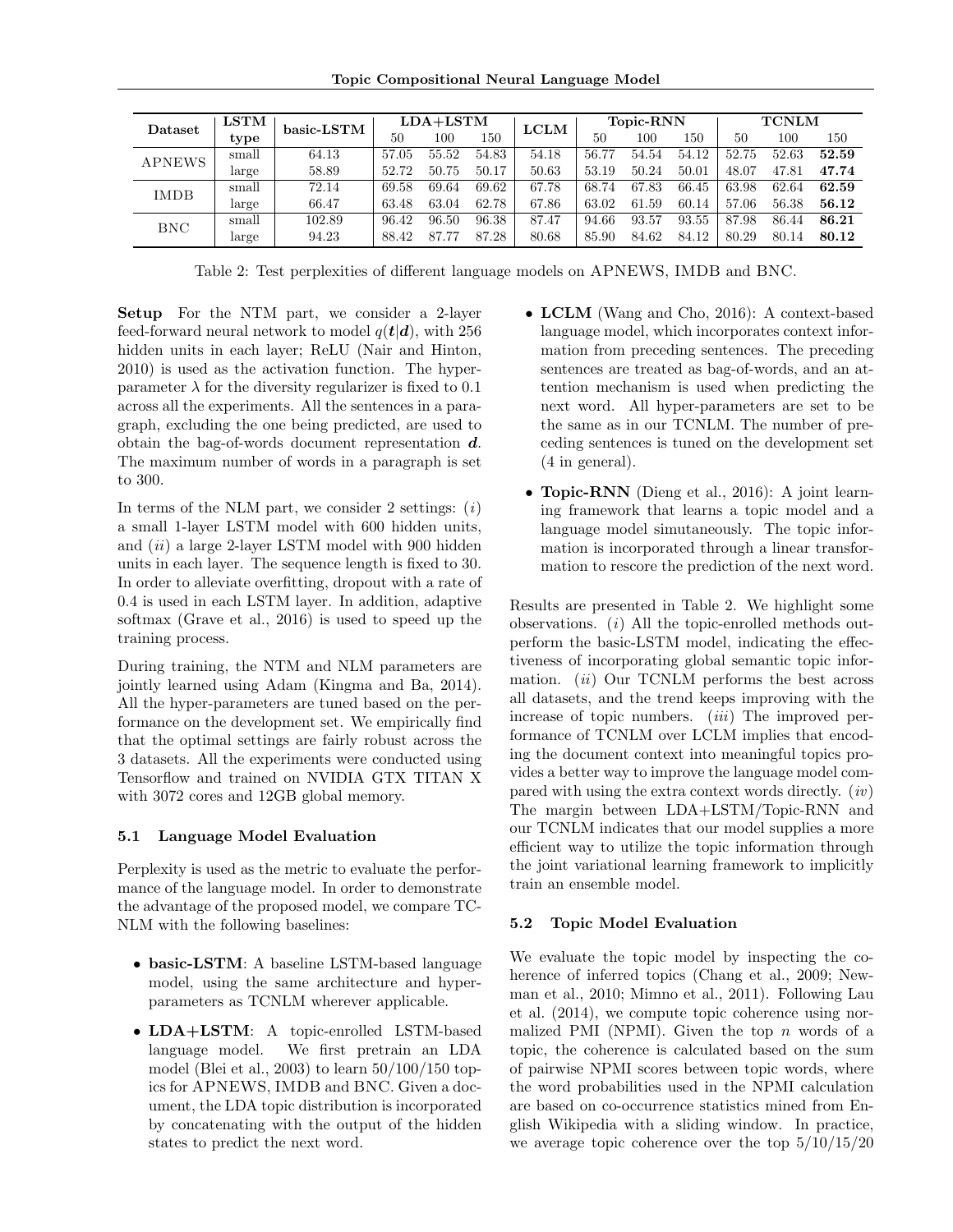W. Wang, Z. Gan, W. Wang, D. Shen, J. Huang, W. Ping, S. Satheesh, L. Carin

| Dataset       | army          | animal        | medical      | market   | lottory     | terrorism | law        | art        | transportation          | education |
|---------------|---------------|---------------|--------------|----------|-------------|-----------|------------|------------|-------------------------|-----------|
| <b>APNEWS</b> | afghanistan   | animals       | patients     | zacks    | casino      | syria     | lawsuit    | album      | airlines                | students  |
|               | veterans      | $\log s$      | drug         | cents    | mega        | iran      | damages    | music      | fraud                   | math      |
|               | soldiers      | ZOO           | fda          | earnings | lottery     | militants | plaintiffs | film       | scheme                  | schools   |
|               | brigade       | $_{\rm bear}$ | disease      | keywords | gambling    | al-qaida  | filed      | songs      | conspiracy              | education |
|               | infantry      | wildlife      | virus        | share    | jackpot     | korea     | suit       | comedy     | flights                 | teachers  |
| <b>IMDB</b>   | horror        | action        | family       | children | war         | detective | sci-fi     | negative   | ethic                   | epsiode   |
|               | zombie        | martial       | rampling     | kids     | war         | evre      | alien      | awful      | gay                     | season    |
|               | slasher       | kung          | relationship | snoopy   | che         | rochester | godzilla   | unfunny    | school                  | episodes  |
|               | massacre      | li            | binoche      | santa    | documentary | book      | tarzan     | sex        | girls                   | series    |
|               | chainsaw      | chan          | marie        | cartoon  | muslims     | austen    | planet     | poor       | women                   | columbo   |
|               | gore          | fu            | mother       | parents  | jews        | holmes    | aliens     | worst      | sex                     | batman    |
|               | environment   | education     | politics     | business | facilities  | sports    | art        | award      | expression              | crime     |
|               | pollution     | courses       | elections    | corp     | bedrooms    | goal      | album      | john       | eve                     | police    |
| <b>BNC</b>    | emissions     | training      | economic     | turnover | hotel       | score     | band       | award      | $\operatorname{looked}$ | murder    |
|               | nuclear       | students      | minister     | unix     | garden      | cup       | guitar     | research   | hair                    | killed    |
|               | waste         | medau         | political    | net      | situated    | ball      | music      | darlington | lips                    | jury      |
|               | environmental | education     | democratic   | profits  | rooms       | season    | film       | speaker    | stared                  | trail     |

Table 3: 10 topics learned from our TCNLM on APNEWS, IMDB and BNC.

| $#$ Topic | Model          | Coherence   |            |       |  |  |  |
|-----------|----------------|-------------|------------|-------|--|--|--|
|           |                | APNEWS      | IMDB       | BNC   |  |  |  |
|           | LDA            | 0.125       | 0.084      | 0.106 |  |  |  |
|           | NTM            | 0.075       | 0.064      | 0.081 |  |  |  |
| 50        | $Topic-RNN(s)$ | 0.134       | 0.103      | 0.102 |  |  |  |
|           | $Topic-RNN(1)$ | 0.127       | 0.096      | 0.100 |  |  |  |
|           | TCNLM(s)       | 0.159       | 0.106      | 0.114 |  |  |  |
|           | TCNLM(1)       | 0.152       | 0.100      | 0.101 |  |  |  |
|           | LDA            | 0.136       | 0.092      | 0.119 |  |  |  |
|           | <b>NTM</b>     | 0.085       | 0.071      | 0.070 |  |  |  |
| 100       | $Topic-RNN(s)$ | 0.158       | 0.096      | 0.108 |  |  |  |
|           | $Topic-RNN(1)$ | 0.143       | 0.093      | 0.105 |  |  |  |
|           | TCNLM(s)       | 0.160       | 0.101      | 0.111 |  |  |  |
|           | TCNLM(1)       | 0.152       | 0.098      | 0.104 |  |  |  |
|           | LDA            | 0.134       | 0.094      | 0.119 |  |  |  |
|           | NTM            | 0.078       | 0.075      | 0.072 |  |  |  |
| 150       | $Topic-RNN(s)$ | 0.146       | 0.089      | 0.102 |  |  |  |
|           | $Topic-RNN(1)$ | 0.137       | 0.092      | 0.097 |  |  |  |
|           | TCNLM(s)       | 0.153       | 0.096      | 0.107 |  |  |  |
|           | TCNLM(1)       | $\rm 0.155$ | $_{0.093}$ | 0.102 |  |  |  |

Table 4: Topic coherence scores of different models on APNEWS, IMDB and BNC. (s) and (l) indicate small and large model, respectively.

topic words. To aggregate topic coherence score for a trained model, we then further average the coherence scores over topics. For comparison, we use the following baseline topic models:

- LDA: LDA (Blei et al., 2003) is used as a baseline topic model. We use LDA to learn the topic distributions for LDA+LSTM.
- **NTM**: We evaluate the neural topic model proposed in Cao et al. (2015). The document-topic and topic-words multinomials are expressed using neural networks. N-grams embeddings are incorporated as inputs of the model.
- Topic-RNN (Dieng et al., 2016): The same model as used in the language model evaluation.

Results are summarized in Table 4. Our TCNLM

achieves promising results. Specifically,  $(i)$  we achieve the best coherence performance over APNEWS and IMDB, and are relatively competitive with LDA on BNC.  $(ii)$  We also observe that a larger model may result in a slightly worse coherence performance. One possible explanation is that a larger language model may have more impact on the topic model, and the inherited stronger sequential information may be harmful to the coherence measurement.  $(iii)$  Additionally, the advantage of our TCNLM over Topic-RNN indicates that our TCNLM supplies a more powerful topic guidance.

In order to better understand the topic model, we provide the top 5 words for 10 randomly chosen topics on each dataset (the boldface word is the topic name summarized by us), as shown in Table 3. These results correspond to the small network with 100 neurons. We also present some inferred topic distributions for several documents from our TCNLM in Figure 2. The topic usage for a specific document is sparse, demonstrating the effectiveness of our NTM. More inferred topic distribution examples are provided in the Supplementary Material.

#### 5.3 Sentence Generation

Another advantage of our TCNLM is its capacity to generate meaningful sentences conditioned on given topics. Given topic  $i$ , we construct an LSTM generator by using only the *i*-th factor of  $W_b$  and  $U_b$ . Then we start from a zero hidden state, and greedily sample words until an end token occurs. Table 5 shows the generated sentences from our TCNLM learned with 50 topics using the small network. Most of the sentences are strongly correlated with the given topics. More interestingly, we can also generate reasonable sentences conditioned on a mixed combination of topics, even if the topic pairs are divergent, e.g., "an-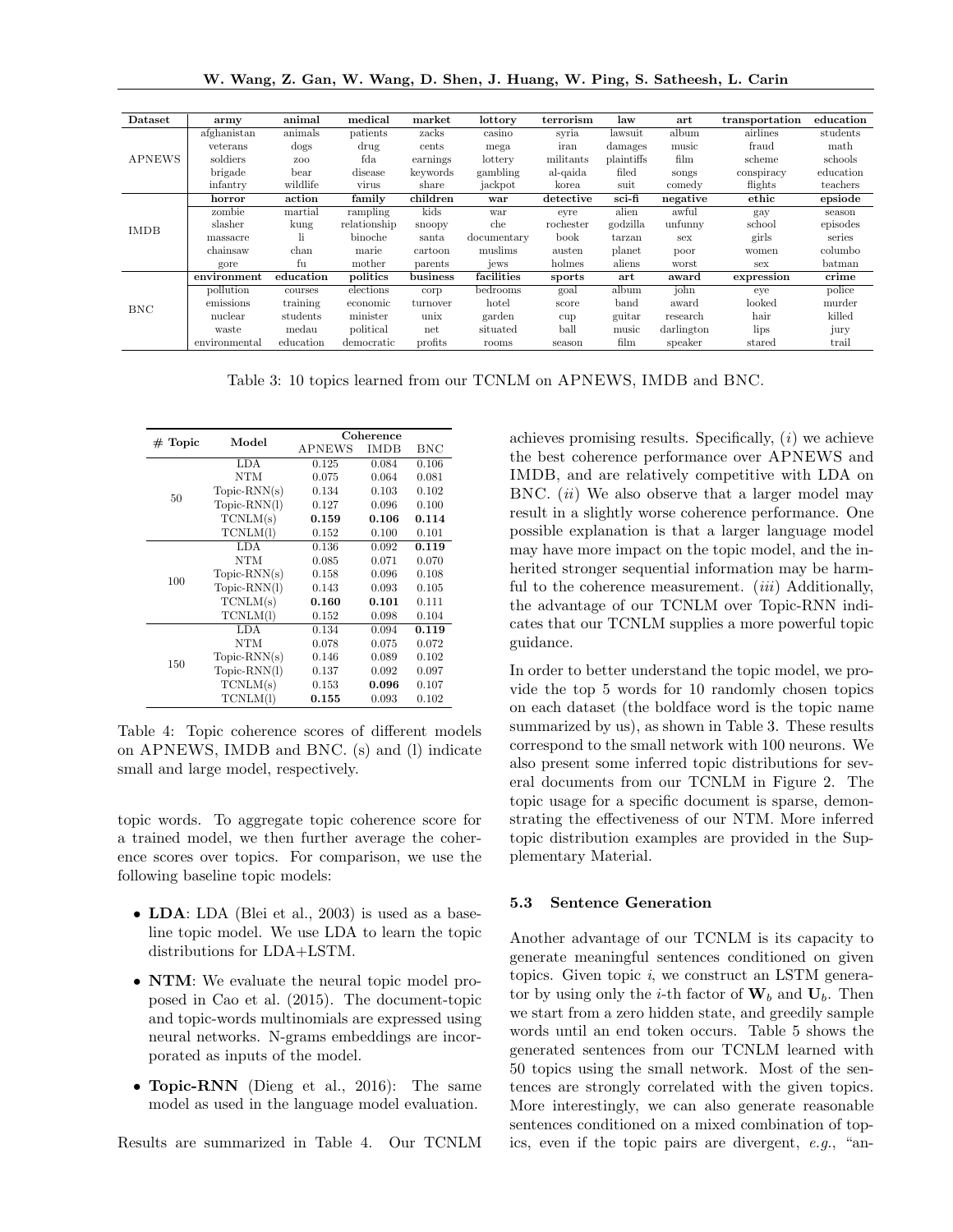Topic Compositional Neural Language Model

| Data          | Topic                                                                                                                                                                                                                                                                                                                      | <b>Generated Sentences</b>                                                                                                                                                                                                                  |  |  |  |  |  |  |
|---------------|----------------------------------------------------------------------------------------------------------------------------------------------------------------------------------------------------------------------------------------------------------------------------------------------------------------------------|---------------------------------------------------------------------------------------------------------------------------------------------------------------------------------------------------------------------------------------------|--|--|--|--|--|--|
|               | army                                                                                                                                                                                                                                                                                                                       | • a female sergeant, serving in the fort worth, has served as she served in the military in iraq.                                                                                                                                           |  |  |  |  |  |  |
|               | animal                                                                                                                                                                                                                                                                                                                     | • most of the bear will have stumbled to the lake.                                                                                                                                                                                          |  |  |  |  |  |  |
|               | medical                                                                                                                                                                                                                                                                                                                    | • physicians seeking help in utah and the nih has had any solutions to using the policy and uses offline to be fitted with a testing or body.                                                                                               |  |  |  |  |  |  |
|               | market                                                                                                                                                                                                                                                                                                                     | • the company said it expects revenue of $\frac{1}{2}$ < unk > million to $\frac{1}{2}$ < unk > million in the third quarter.                                                                                                               |  |  |  |  |  |  |
| <b>APNEWS</b> | lottory                                                                                                                                                                                                                                                                                                                    | • where the winning numbers drawn up for a mega ball was sold.                                                                                                                                                                              |  |  |  |  |  |  |
|               | $army+terrorism$                                                                                                                                                                                                                                                                                                           | • the taliban's presence has earned a degree from the 1950-53 korean war in pakistan's historic life since 1964, with two example of $\langle$ unk $\rangle$<br>soldiers from wounded iraqi army shootings and bahrain in the eastern army. |  |  |  |  |  |  |
|               | animal+lottory                                                                                                                                                                                                                                                                                                             | • she told the newspaper that she was concerned that the buyer was in a neighborhood last year and had a gray wolf.                                                                                                                         |  |  |  |  |  |  |
|               | horror                                                                                                                                                                                                                                                                                                                     | • the killer is a guy who is n't even a zombie.                                                                                                                                                                                             |  |  |  |  |  |  |
|               | action                                                                                                                                                                                                                                                                                                                     | $\bullet$ the action is a bit too much, but the action is n't very good.                                                                                                                                                                    |  |  |  |  |  |  |
|               | • the film is also the story of a young woman whose $\langle \text{unk} \rangle$ and $\langle \text{unk} \rangle$ and very yet ultimately sympathetic, $\langle \text{unk} \rangle$ relationship, $\langle \text{unk} \rangle$ ,<br>family<br>and palestine being equal, and the old man, $a \langle \text{unk} \rangle$ . |                                                                                                                                                                                                                                             |  |  |  |  |  |  |
| <b>IMDB</b>   | children                                                                                                                                                                                                                                                                                                                   | • i consider this movie to be a children 's film for kids.                                                                                                                                                                                  |  |  |  |  |  |  |
|               | war                                                                                                                                                                                                                                                                                                                        | $\bullet$ the documentary is a documentary about the war and the $\langle \text{unk}} \rangle$ of the war.                                                                                                                                  |  |  |  |  |  |  |
|               | horror+negative                                                                                                                                                                                                                                                                                                            | $\bullet$ if this movie was indeed a horrible movie i think i will be better off the film.                                                                                                                                                  |  |  |  |  |  |  |
|               | $sci$ -fi+children                                                                                                                                                                                                                                                                                                         | • paul thinks him has to make up when the <unk> eugene discovers defeat in order to take too much time without resorting to mortal bugs,<br/>and then finds his wife and boys.</unk>                                                        |  |  |  |  |  |  |
|               | environment                                                                                                                                                                                                                                                                                                                | $\bullet$ environmentalists immediate base calls to defend the world.                                                                                                                                                                       |  |  |  |  |  |  |
|               | education                                                                                                                                                                                                                                                                                                                  | $\bullet$ the school has recently been founded by a $\langle \text{unk} \rangle$ of the next generation for two years.                                                                                                                      |  |  |  |  |  |  |
|               | politics                                                                                                                                                                                                                                                                                                                   | $\bullet$ a new economy in which privatization was announced on july 4.                                                                                                                                                                     |  |  |  |  |  |  |
| <b>BNC</b>    | business                                                                                                                                                                                                                                                                                                                   | • net earnings per share rose $\langle \text{unk} \rangle$ % to $\langle \text{unk} \rangle$ in the quarter, and $\langle \text{unk} \rangle$ m, on turnover that rose $\langle \text{unk} \rangle$ % to $\langle \text{unk} \rangle$ m.    |  |  |  |  |  |  |
|               | facilities                                                                                                                                                                                                                                                                                                                 | • all rooms have excellent amenities.                                                                                                                                                                                                       |  |  |  |  |  |  |
|               | $environment + politics$                                                                                                                                                                                                                                                                                                   | $\bullet$ the commission 's report on oct. 2, 1990, on jan. 7 denied the government 's grant to " the national level of water ".                                                                                                            |  |  |  |  |  |  |
|               | $art + crime$                                                                                                                                                                                                                                                                                                              | • as well as 36, he is returning freelance into the red army of drama where he has finally been struck for their premiere.                                                                                                                  |  |  |  |  |  |  |

Table 5: Generated sentences from given topics. More examples are provided in the Supplementary Material.



Figure 2: Inferred topic distributions on one sample document in each dataset. Content of the three documents is provided in the Supplementary Mateiral.

imal" and "lottory" for APNEWS. More examples are provided in the Supplementary Material. It shows that our TCNLM is able to generate topic-related sentences, providing an interpretable way to understand the topic model and the language model simulaneously. These qualitative analysis further demonstrate that our model effectively assembles the meaning of topics to generate sentences.

### 5.4 Empirical Comparison with Naive MoE

We explore the usage of a naive MoE language model as in (7). In order to fit the model on a single GPU machine, we train a NTM with 30 topics and each NLM of the MoE is a 1-layer LSTM with 100 hidden units. Results are summarized in Table 6. Both the naive MoE and our TCNLM provide better performance than the basic LSTM. Interestingly, though requiring less computational cost and storage usage, our TCNLM outperforms the naive MoE by a non-trivial margin. We attribute this boosted performance to the "structure" design of our matrix factorization method. The inherent topic-guided factor control significantly prevents overfitting, and yields efficient training, demonstrating the advantage of our model for transferring semantic knowledge learned from the topic model to the language model.

| Dataset       | basic-LSTM | naive MoE | <b>TCNLM</b> |
|---------------|------------|-----------|--------------|
| <b>APNEWS</b> | 101.62     | 85.87     | 82.67        |
| IMDR          | 105.29     | 96.16     | 94.64        |
| <b>BNC</b>    | 146.50     | 130.01    | 125.09       |

Table 6: Test perplexity comparison between the naive MoE implementation and our TCNLM on APNEWS, IMDB and BNC.

## 6 Conclusion

We have presented Topic Compositional Neural Language Model (TCNLM), a new method to learn a topic model and a language model simultaneously. The topic model part captures the global semantic meaning in a document, while the language model part learns the local semantic and syntactic relationships between words. The inferred topic information is incorporated into the language model through a Mixture-of-Experts model design. Experiments conducted on three corpora validate the superiority of the proposed approach. Further, our model infers sensible topics, and has the capacity to generate meaningful sentences conditioned on given topics. One possible future direction is to extend the TCNLM to a conditional model and apply it for the machine translation task.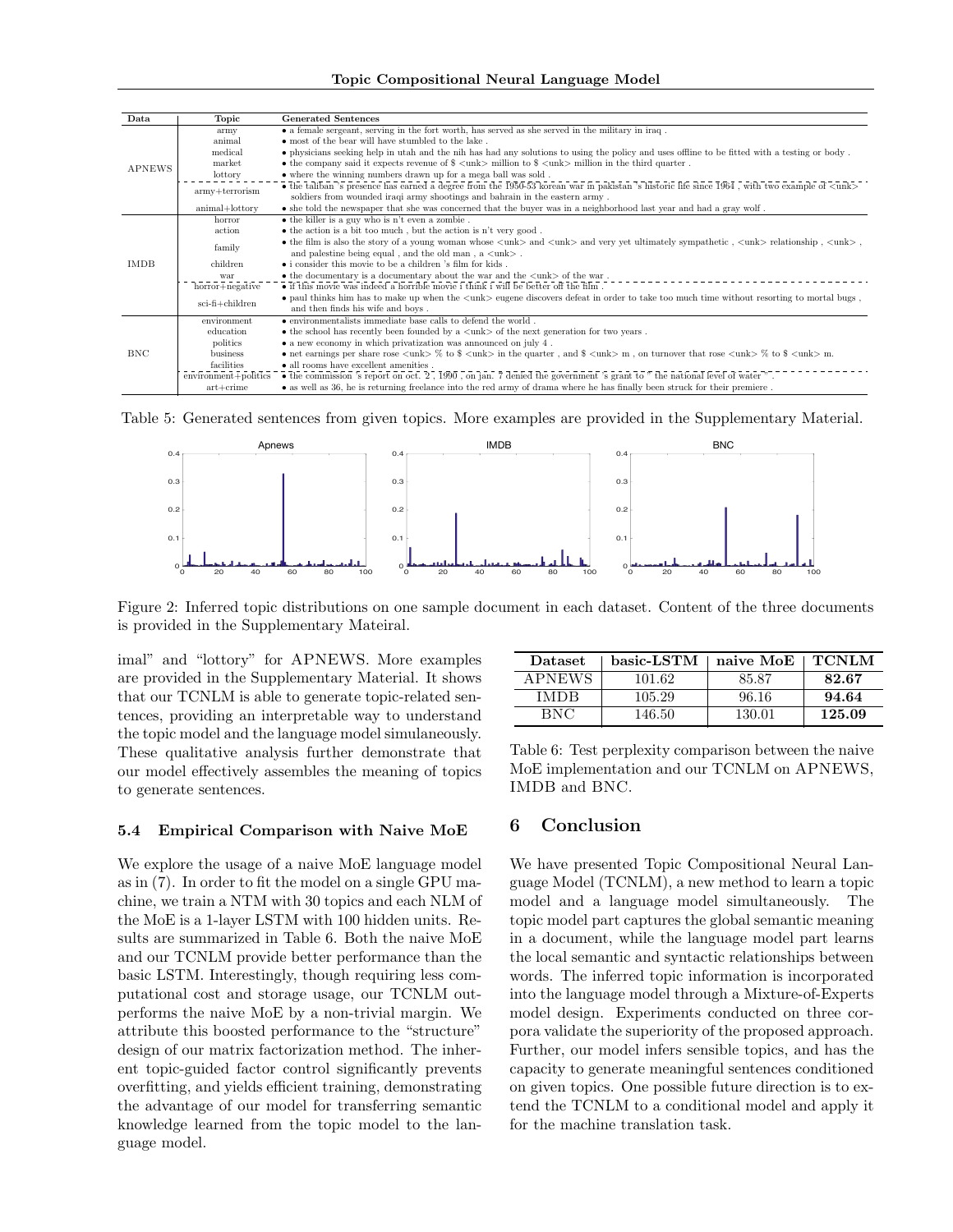### References

- S. Ahn, H. Choi, T. Pärnamaa, and Y. Bengio. A neural knowledge language model. arXiv preprint arXiv:1608.00318, 2016.
- E. Arisoy, T. N. Sainath, B. Kingsbury, and B. Ramabhadran. Deep neural network language models. In NAACL-HLT Workshop, 2012.
- D. M. Blei and J. D. Lafferty. Dynamic topic models. In ICML, 2006.
- D. M. Blei and J. D. Lafferty. A correlated topic model of science. The Annals of Applied Statistics, 2007.
- D. M. Blei, A. Y. Ng, and M. I. Jordan. Latent dirichlet allocation. JMLR, 2003.
- B. BNC Consortium. The british national corpus, version 3 (bnc xml edition). Distributed by Bodleian Libraries, University of Oxford, on behalf of the BNC Consortium. URL:http://www.natcorp.ox.ac.uk/, 2007.
- Z. Cao, S. Li, Y. Liu, W. Li, and H. Ji. A novel neural topic model and its supervised extension. In AAAI, 2015.
- J. Chang, S. Gerrish, C. Wang, J. L. Boyd-Graber, and D. M. Blei. Reading tea leaves: How humans interpret topic models. In NIPS, 2009.
- C. Chen, C. Li, L. Chen, W. Wang, Y. Pu, and L. Carin. Continuous-time flows for deep generative models. *arXiv preprint arXiv:1709.01179*, 2017.
- K. Cho, B. Van Merriënboer, C. Gulcehre, D. Bahdanau, F. Bougares, H. Schwenk, and Y. Bengio. Learning phrase representations using RNN encoder-decoder for statistical machine translation. In EMNLP, 2014.
- J. Devlin, H. Cheng, H. Fang, S. Gupta, L. Deng, X. He, G. Zweig, and M. Mitchell. Language models for image captioning: The quirks and what works. arXiv preprint arXiv:1505.01809, 2015.
- A. B. Dieng, C. Wang, J. Gao, and J. Paisley. Topicrnn: A recurrent neural network with long-range semantic dependency. arXiv preprint arXiv:1611.01702, 2016.
- Z. Gan, C. Chen, R. Henao, D. Carlson, and L. Carin. Scalable deep poisson factor analysis for topic modeling. In ICML, 2015.
- Z. Gan, C. Gan, X. He, Y. Pu, K. Tran, J. Gao, L. Carin, and L. Deng. Semantic compositional networks for visual captioning. arXiv preprint arXiv:1611.08002, 2016.
- E. Grave, A. Joulin, M. Cissé, D. Grangier, and H. Jégou. Efficient softmax approximation for gpus. arXiv preprint arXiv:1609.04309, 2016.
- R. Henao, Z. Gan, J. Lu, and L. Carin. Deep poisson factor modeling. In NIPS, 2015.
- G. E. Hinton and R. R. Salakhutdinov. Replicated softmax: an undirected topic model. In NIPS, 2009.
- S. Hochreiter and J. Schmidhuber. Long short-term memory. In *Neural computation*, 1997.
- Y. H. Hu, S. Palreddy, and W. J. Tompkins. A patientadaptable ecg beat classifier using a mixture of experts approach. IEEE transactions on biomedical engineering, 1997.
- M. I. Jordan, Z. Ghahramani, T. S. Jaakkola, and L. K. Saul. An introduction to variational methods for graphical models. Machine learning, 1999.
- R. Jozefowicz, O. Vinyals, M. Schuster, N. Shazeer, and Y. Wu. Exploring the limits of language modeling. arXiv preprint arXiv:1602.02410, 2016.
- D. Kingma and J. Ba. Adam: A method for stochastic optimization. arXiv preprint arXiv:1412.6980, 2014.
- D. P. Kingma and M. Welling. Auto-encoding variational bayes. arXiv preprint arXiv:1312.6114, 2013.
- H. Larochelle and S. Lauly. A neural autoregressive topic model. In NIPS, 2012.
- J. H. Lau, D. Newman, and T. Baldwin. Machine reading tea leaves: Automatically evaluating topic coherence and topic model quality. In EACL, 2014.
- J. H. Lau, T. Baldwin, and T. Cohn. Topically driven neural language model. arXiv preprint arXiv:1704.08012, 2017.
- A. L. Maas, R. E. Daly, P. T. Pham, D. Huang, A. Y. Ng, and C. Potts. Learning word vectors for sentiment analysis. In ACL, 2011.
- C. D. Manning, M. Surdeanu, J. Bauer, J. R. Finkel, S. Bethard, and D. McClosky. The stanford corenlp natural language processing toolkit. In ACL, 2014.
- J. Mao, W. Xu, Y. Yang, J. Wang, Z. Huang, and A. Yuille. Deep captioning with multimodal recurrent neural networks (m-rnn). arXiv preprint arXiv:1412.6632, 2014.
- Y. Miao, L. Yu, and P. Blunsom. Neural variational inference for text processing. In ICML, 2016.
- Y. Miao, E. Grefenstette, and P. Blunsom. Discovering discrete latent topics with neural variational inference. arXiv preprint arXiv:1706.00359, 2017.
- T. Mikolov and G. Zweig. Context dependent recurrent neural network language model. SLT, 2012.
- T. Mikolov, M. Karafiát, L. Burget, J. Cernocky, and S. Khudanpur. Recurrent neural network based language model. In Interspeech, 2010.
- D. Mimno, H. M. Wallach, E. Talley, M. Leenders, and A. McCallum. Optimizing semantic coherence in topic models. In EMNLP, 2011.